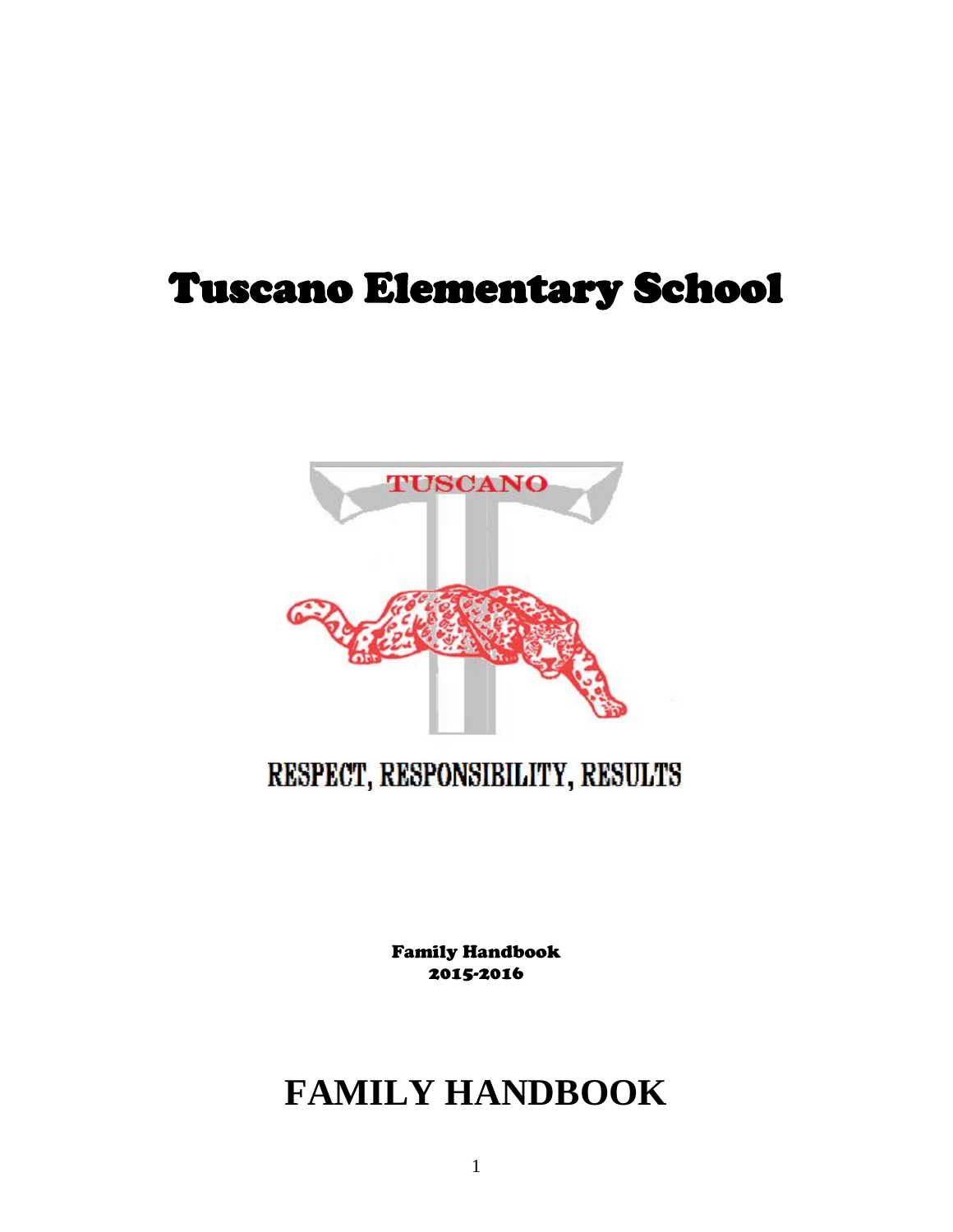Tuscano Elementary School 3850 South 79th Avenue Phoenix, Arizona 85043 **Phone**: 623-707-2300 **FAX**: 623-707-2304 **District Web Site**: [http://www.fesd.org/](http://schools.fesd.org/tusc) **Tuscano Web Site**: [http://tusc.fesd.org](http://tusc.fesd.org/)

# **"RESPECT, RESPONSIBILITY, RESULTS"**

#### **MISSION STATEMENT**

The Tuscano Elementary School community, through a cooperative partnership with families, pledges to create a safe, nurturing environment with high academic and behavioral expectations where all children can succeed. Our mission is to foster children who are happy, healthy, and responsible lifelong learners.

#### **BELIEF STATEMENTS**

The Tuscano Elementary School community believes in:

- All students are capable of success; no exceptions
- Providing a safe, nurturing environment
- Parent involvement with a variety of authentic opportunities in and out of the classrooms
- High academic and consistent behavioral expectations where all children can succeed in a literacy-rich and learning-centered environment
- Fostering a sense of community
- Maximizing engaged time in a hands-on, minds-on, relevant environment
- Direct, explicit, and systematic instruction
- Following a team concept which utilizes each others' expertise
- Cooperative learning
- A risk-free environment promoting a positive experience for all learners
- Building self-esteem for all
- A warm, welcoming environment
- Addressing multiple intelligences and teaching to students' strengths
- A child-centered focus

# **PARENT INVOLVEMENT POLICY**

The goal of Tuscano Elementary School, as well as the parents of the students we serve, is dedicated to ensuring the success of each and every child. To meet this goal and achieve the vision of the mission statement, the following expectations for parents, students and teachers are set forth below: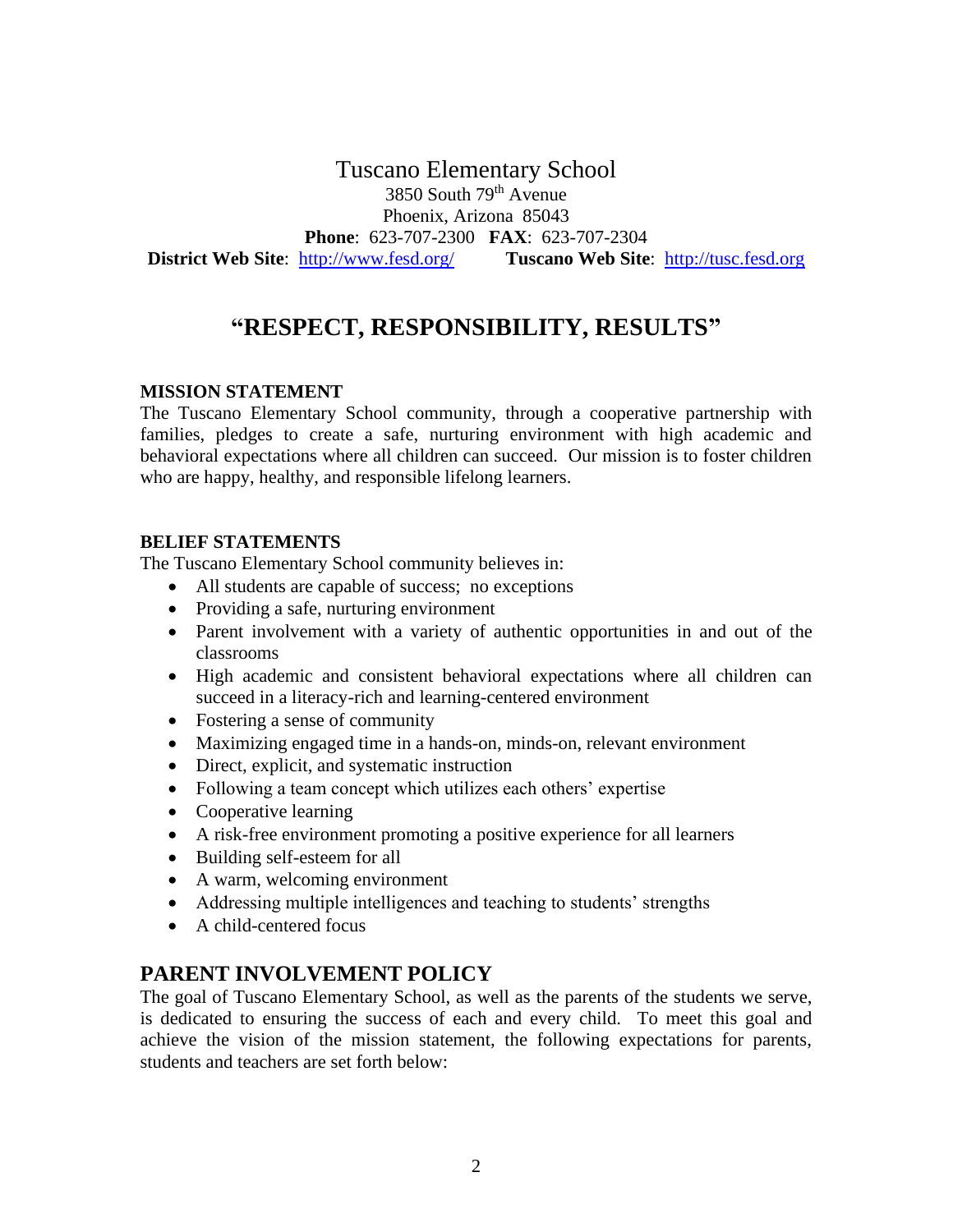#### **PARENTS ARE EXPECTED TO HELP THEIR CHILD(REN) BY:**

- Providing a safe, nurturing home environment with adequate nourishment and rest.
- Seeing that the child is on time and attends school regularly.
- Encouraging the child to solve conflicts in positive ways.
- Establishing a time for homework and reviewing it regularly.
- Maintaining an interest in what the child is learning as well as his/her progress.
- Communicating and working with school staff to support, encourage, and challenge the child.
- Attend Parent/Teacher conferences and APTTs when scheduled.

# **STUDENTS ARE EXPECTED TO DO THEIR BEST BY:**

- Attending school regularly.
- Coming to school prepared with all necessary materials.
- Completing and returning homework assignments on time.
- Working hard to do their best in class and on schoolwork.
- Respecting and cooperating with other students and adults by following classroom and school rules.
- Helping to keep the school safe.
- Respecting the individual and cultural differences of others.

# **TEACHERS ARE EXPECTED TO HELP STUDENTS BY:**

- Providing high quality curriculum and instruction
- Providing assistance to parents so they may help with their child's learning.
- Maintaining ongoing communication with parents.
- Showing that they care about all students.
- Having high expectations for themselves and students.
- Providing a safe and positive learning environment.
- Respecting the individual and cultural differences of students and their families.

**Tuscano Elementary** pledges to help parents, students, and teachers succeed in these expectations by:

- Involving parents on the School Site Council.
- Regularly providing communications and obtaining parental feedback.
- Working with parents to develop mutually acceptable involvement procedures and activities.

# **The Six Pillars of Character Using "CHARACTER COUNTS!"**

Parents are encouraged to use character vocabulary and reinforce the six pillars of character in the home. At Tuscano Elementary School the six pillars of character will be integrated across the whole curriculum. We will create a climate where these six pillars of character will be learned by example. Because character takes on meaning when it is lived, all students will be encouraged to serve others in some way—doing chores in the classroom, school, and at home and by giving a hand to older people, to younger children, and to other students. Our Artist in Residence mural in the cafeteria, completed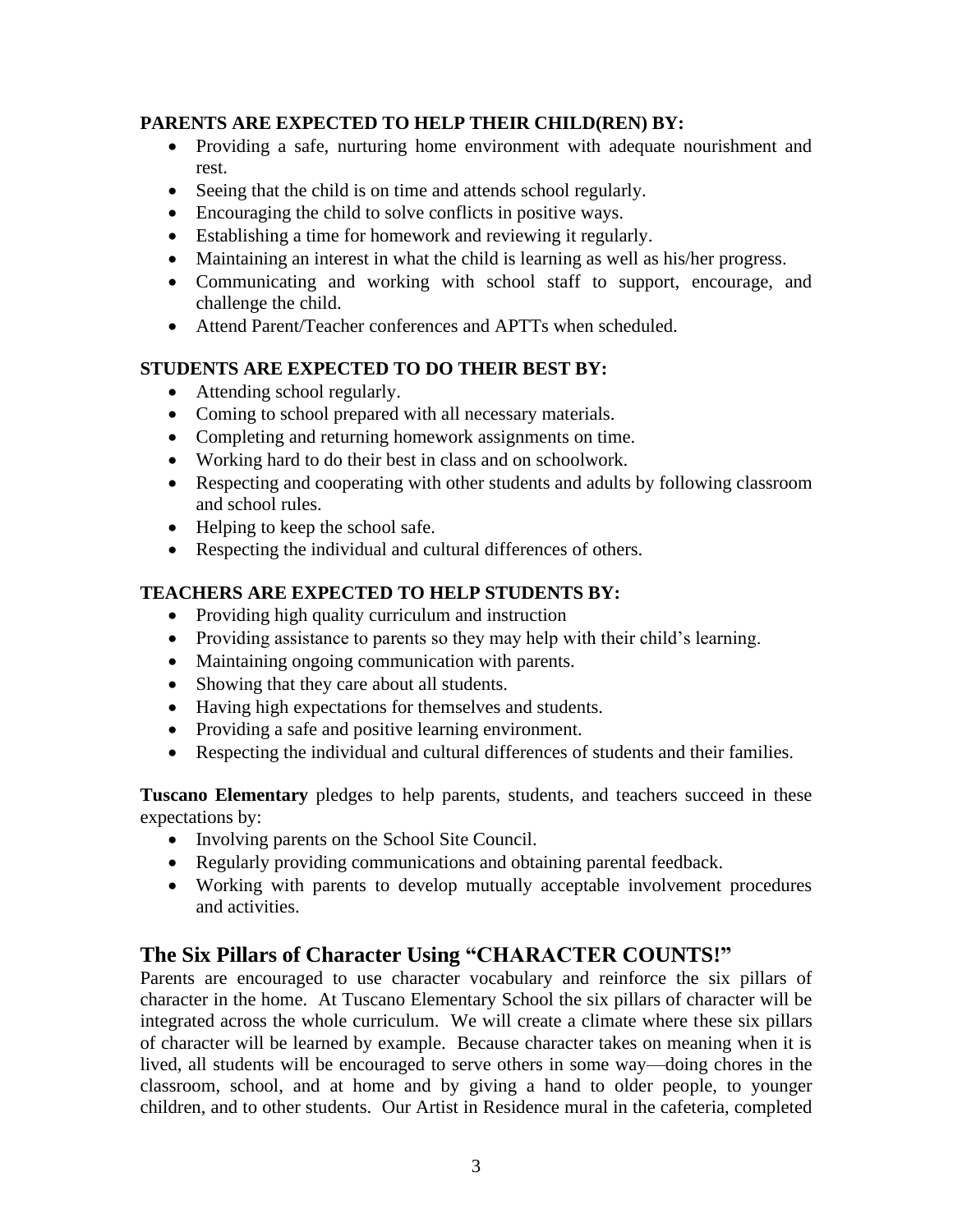in the 2008-09 school year, reminds the Tuscano community to demonstrate the character pillars.

The six pillars of character are:

# **Trustworthiness:**

- Be honest.
- Don't deceive, cheat, or steal.
- Be reliable—do what you say you'll do.
- Have the courage to do the right thing.
- Build a good reputation. Be loyal—stand by your family, friends, and country.

# **Respect:**

- Treat others with respect and follow the Golden Rule, "Do unto others as you would have them do unto you."
- Be tolerant of differences.
- Use good manners.
- Use appropriate language.
- Be considerate of the feelings of others.
- Don't threaten, hit, or hurt anyone.
- Deal peacefully with anger, insults, and disagreements.

# **Responsibility:**

- Do what you are supposed to do.
- Persevere—keep on trying!
- Always do your best.
- Use self-control.
- Be self-disciplined.
- Think before you act and consider the consequences.
- Be accountable for your choices.

# **Fairness:**

- Play by the rules.
- Take turns and share.
- Be open-minded and listen to others.
- Don't take advantage of others.
- Don't blame others carelessly.

#### **Caring:**

- Be kind.
- Be compassionate and show you care.
- Express gratitude.
- Forgive others.
- Help people in need.

#### **Citizenship:**

- Do your share to make your school and community better.
- Cooperate.
- Get involved in community affairs.
- Stay informed; vote.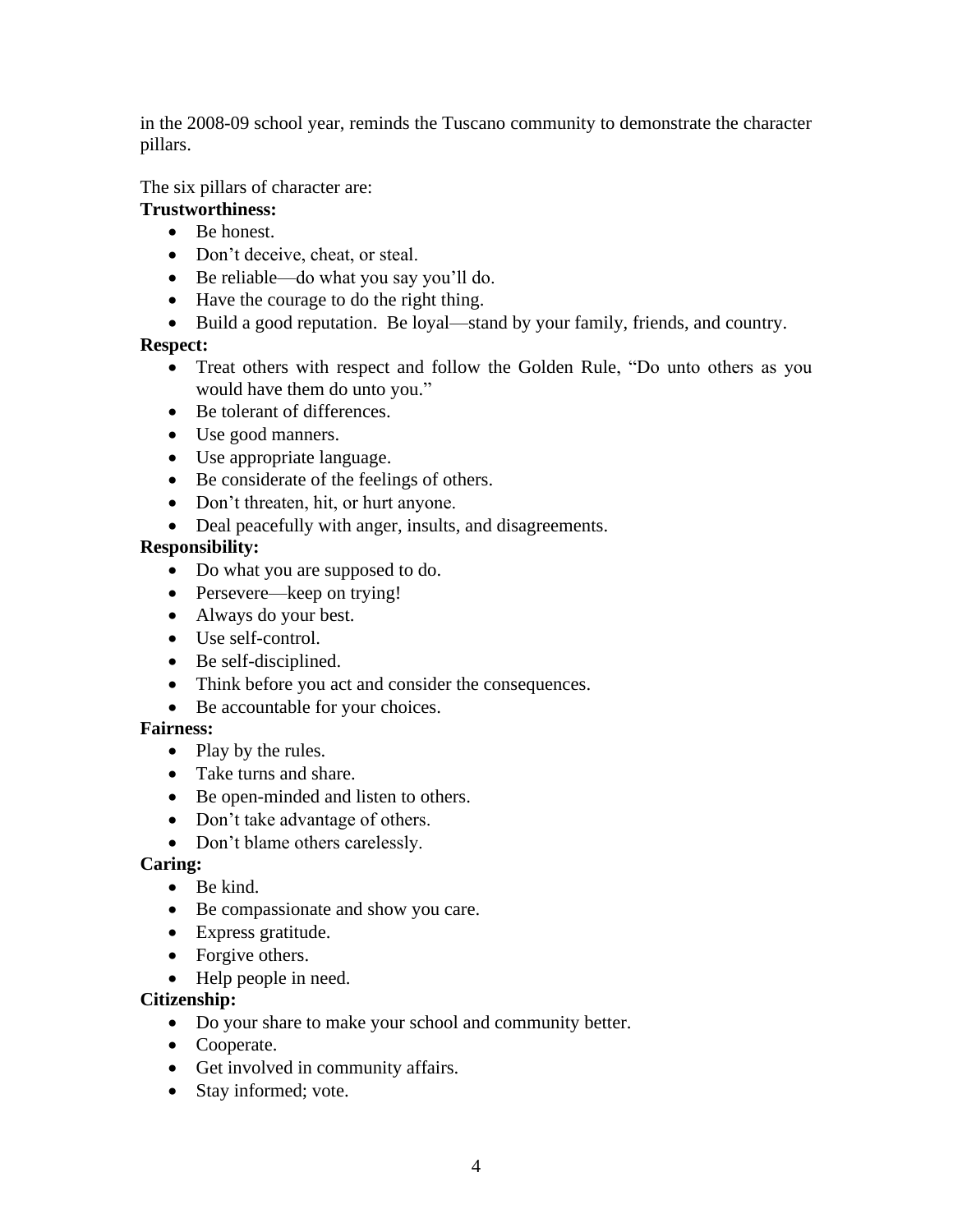- Be a good neighbor.
- Obey laws and rules.
- Respect authority.
- Protect the environment. *From [www.charactercounts.org](http://www.charactercounts.org/)*

# **Kids at Hope**

Tuscano has embraced and adopted the Kids at Hope belief system:

**We Believe**-that all children are capable of success, NO EXCEPTIONS! **We Connect**-with all children in a meaningful, sustainable way. **We Time Travel**-by teaching children to visit their future in four destinations.

*We Believe*-At Tuscano, we believe all children are capable of success...not some children, not most children, but *ALL* children. We focus on what your child can do and what she or he is capable of. This is the foundation of Kids at Hope. Kids at Hope is a belief system designed to engage and activate entire communities to support success for all children. You can visit their website at[www.kidsathope.org.](www.kidsathope.org)

*We Connect*- Children succeed when they have meaningful and sustainable relationships with caring adults. Kids at Hope refers to these relationships as the Four ACES.



You are the Ace of Hearts for your child. You are the only one who can give your child this important Ace.

The staff at Tuscano strives to intentionally connect with students and hand out the other three Aces on a daily basis. Your child can receive these Aces from others in your family, in your neighborhood, and in the community as well.

*Time Travel-* We are committed to teach your child to visualize and verbalize their future in the Four Destinations listed below. We assist and encourage your child in creating multiple pathways to reach those dreams and goals.

- Home and Family
- Community and Service
- Hobbies and Recreation
- Education and Career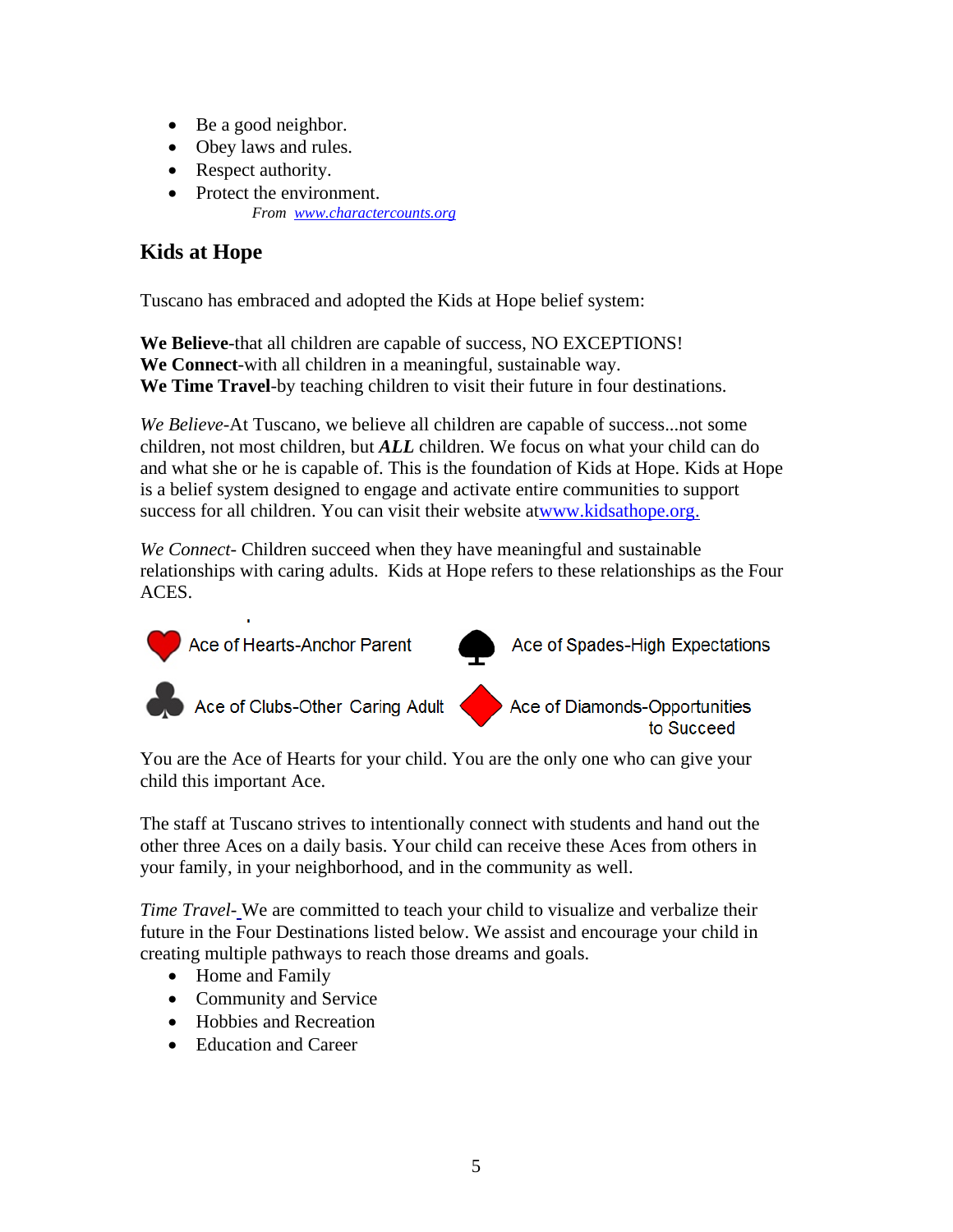# **TUSCANO'S BEST PRACTICES IN READING**

- Standards-Based Approach to Teaching and Learning
- Instructional Practices to Engage and Support All Students in Learning
- Direct, Explicit, and Systematic Teacher-Led Instruction in the Big 5 Focus Areas of Reading Instruction
	- 1. Phonemic Awareness
	- 2. Phonics
	- 3. Fluency
	- 4. Vocabulary
	- 5. Comprehension
- Student Engagement Throughout the Learning
- *Assessing Student Learning (a minimum of three times a year)*
- Creating and Maintaining an Effective Learning Environment for Student Learning

Because reading is the foundation of all learning, it is imperative that each child learns to read early and well. Participation in "Best Practices" will aid us in meeting our goal of all students reading on grade level by  $3<sup>rd</sup>$  grade.

# **CAMPUS PROCEDURES**

Students are expected to conduct themselves at all times in a manner that will bring credit to themselves, their family, community, and school. It is important for students to understand that the entire school staff is responsible for their conduct during school hours, while anywhere on the school campus, on the bus, going to and from school, and at all school functions. Our procedures include: Assembly/Large Group Meetings, Bus, Cafeteria, Computer Lab, Hallway, Media Center, Playground, and Restroom. Students are encouraged to demonstrate The Six Pillars of Character from "Character Counts!" at school and home.

#### **ASSEMBLY/LARGE GROUP MEETINGS**

We will have several assemblies throughout the school year. During this time, classes will sit in assigned areas. Students will be a polite and respectful audience.

#### **BUS PROCEDURES**

- Be respectfully lined up and wait until the bus comes to a complete stop before attempting to get on board. Students are to line up according to route under our awning per line, as directed by staff. Kindergarten and first grade students are always escorted to the busses before later grades under the direction of staff.
- Do not push or crowd while entering or leaving the bus.
- Kindergartners should sit in the front of the bus.
- Go directly to your seat, sit straight, and face the front of the bus.
- Remain seated throughout the trip.
- Keep the aisle clear.
- Do not put hands, arms, head, or feet out the window.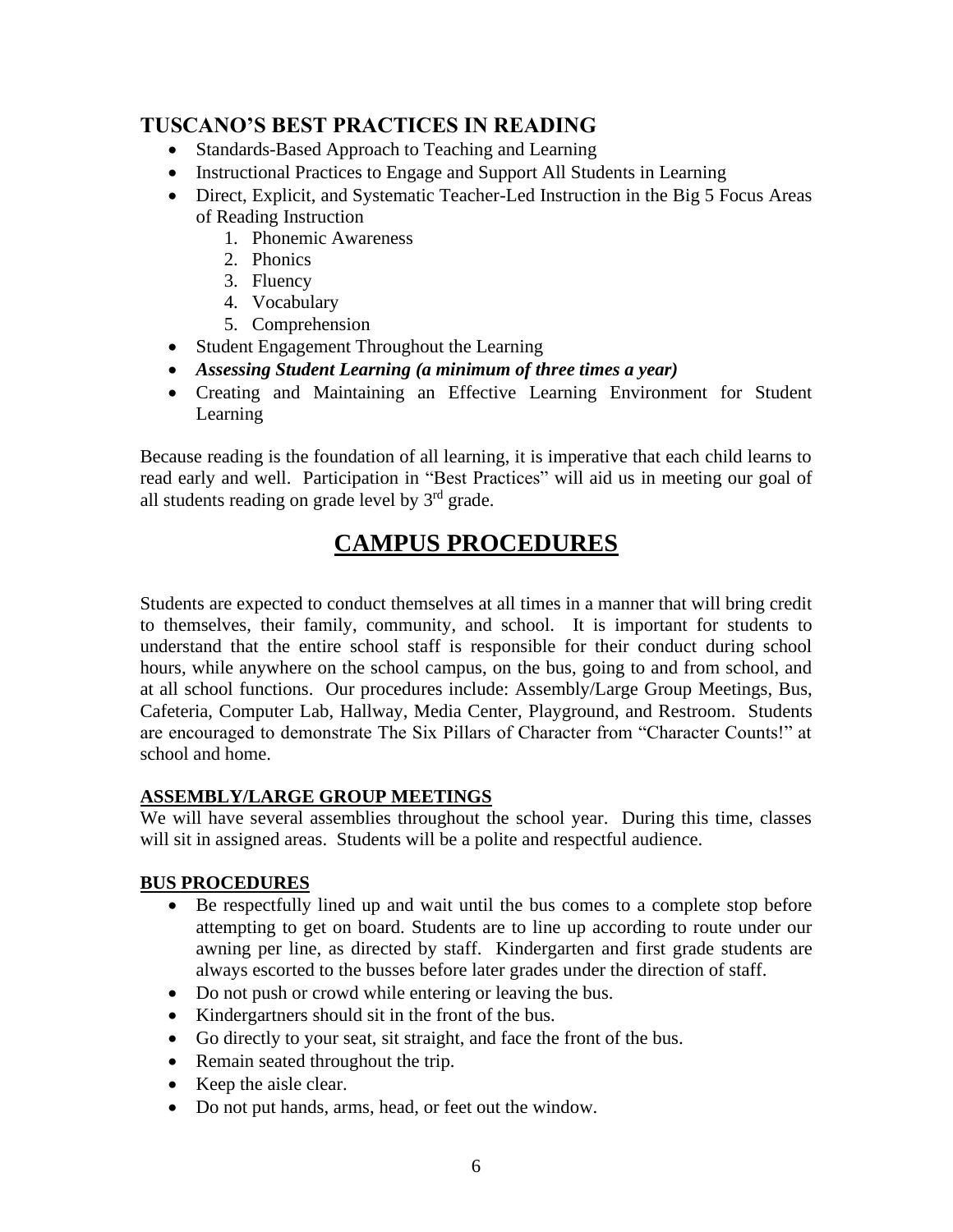- Do not throw anything inside the bus or from the bus.
- Do not eat or drink on the bus (plastic water bottles are permitted).
- Talk quietly, using respectful language.
- Remain seated until the bus has reached its destination and has come to a complete stop.
- Follow the bus driver's directions.
- Riding the bus is a privilege. This privilege will be revoked if bus procedures are not met.

#### **CAFETERIA PROCEDURES**

# **The ABC's of Cafeteria Behavior**

**A**lways use "inside voices". **B**e respectful to cafeteria staff. **C**lean up after yourself. **D**on't leave your table without permission from an adult. **E**nter/exit the cafeteria in an orderly fashion.

#### **TUSCANO BREAKFAST PROGRAM**

Tuscano has partnered with the Dairy Council, Fuel Up to Play 60, United Way, and other agencies to provide all students with a *free breakfast* each morning. All students will have the opportunity to eat breakfast in their classrooms from 7:50-8:05 every morning. Unfortunately, if your child arrives after 8:05 we are unable to provide a free breakfast due to program regulations. This is a wonderful opportunity for all students. A study conducted by Harvard researchers found that students who ate breakfast were "…significantly more attentive in the classroom, earned higher grades in math, and had significantly fewer behavioral and emotional problems."

#### **COMPUTER LAB PROCEDURES**

- No food or drinks in the lab.
- Enter lab quietly and orderly.
- Stay in your seat until dismissed.
- Practice good posture.
- Raise your hand for help.
- Use inside voices at all times.
- Do not change monitor function keys.
- Internet is used only with teacher permission.
- Ask for teacher permission to print.
- Close all applications prior to leaving. Only the last class of the day needs to shut down computers.
- Leave the computer lab as neat as you found it: push in chairs, take all personal materials with you, and throw away any garbage.

#### **HALLWAY PROCEDURES**

• Walk in a line on the right side of the hallway following line leaders.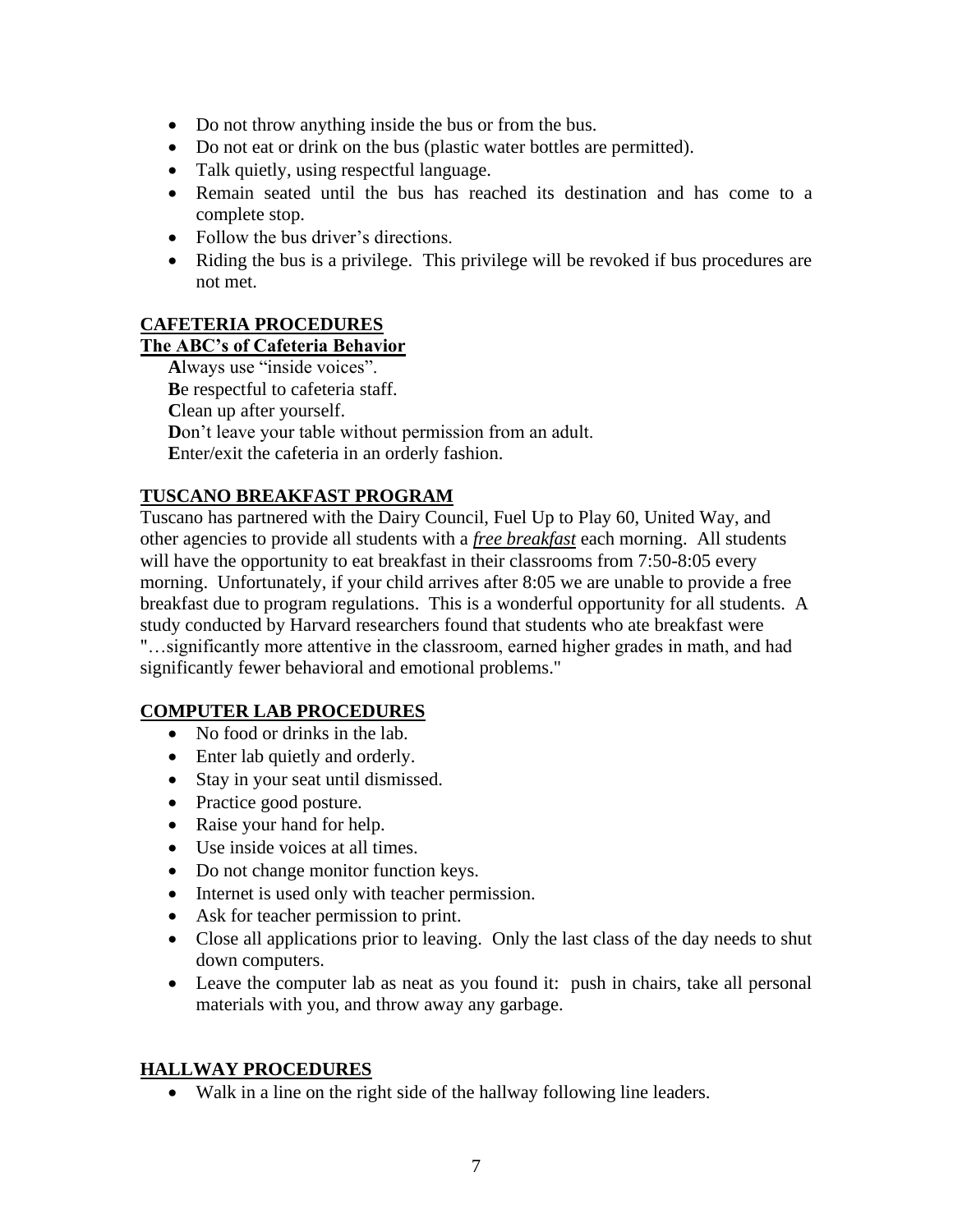- Stand away from the walls while waiting in line.
- Stop at corners to check for traffic. Students walk together.
- Hands should always be kept to yourself and away from the walls.
- Respect the learning time of other classes by keeping your voices down.
- No one is allowed in the hallways, including before school, without a pass (kindergartners always have a buddy).
- Always walk. Absolutely no running.

# **MEDIA CENTER PROCEDURES**

- Follow all classroom and Tuscano Elementary School rules in the media center.
- Use a quiet voice.
- Keep your hands and feet to yourself.
- Treat all library books and materials with respect.

# **PLAYGROUND PROCEDURES**

- Cooperate, take turns, and share equipment.
- Observe safety zone if not using equipment. Stand a safe distance away from moving equipment and parts.
- Slides: One person at a time. Sit down and slide feet first. Do not walk up the slide.
- Swings: Sit on the swing by yourself. Hold onto the chains and swing back and forth only. Do not twist or swing sideways. Be aware of safety zone.
- Monkey Bars: Grip with your hands and be careful of feet. Bars are not for sitting or climbing across the top. Before starting to go across, make sure there is no one else on the bars.
- Display good sportsmanship.
- Playground equipment, such as balls and jump ropes, should not be on the play structure.
- Awnings: Keep hands and playground equipment away from all shade awnings.
- If a ball leaves the playground, only an adult will retrieve it.
- Tag, football, and running games are to be played in the grass areas only.
- Karate, wrestling, boxing, tackle football, and keep away games are not permitted at school.
- Rocks and sand are not to be thrown.
- Toys and electronic games are not allowed.
- Students must stay in the assigned playground areas (stay away from the fence).
- Use courtesy when using the drinking fountain. Wait quietly.
- Line up promptly when the whistle blows.
- No baseballs.
- Permission is needed to use the exterior restrooms or leave the play area.
- Respect the vegetation and stay out of the garden during playground times.
- No food allowed on the playground.

# **RESTROOM PROCEDURES**

• Passes must be used in emergency situations.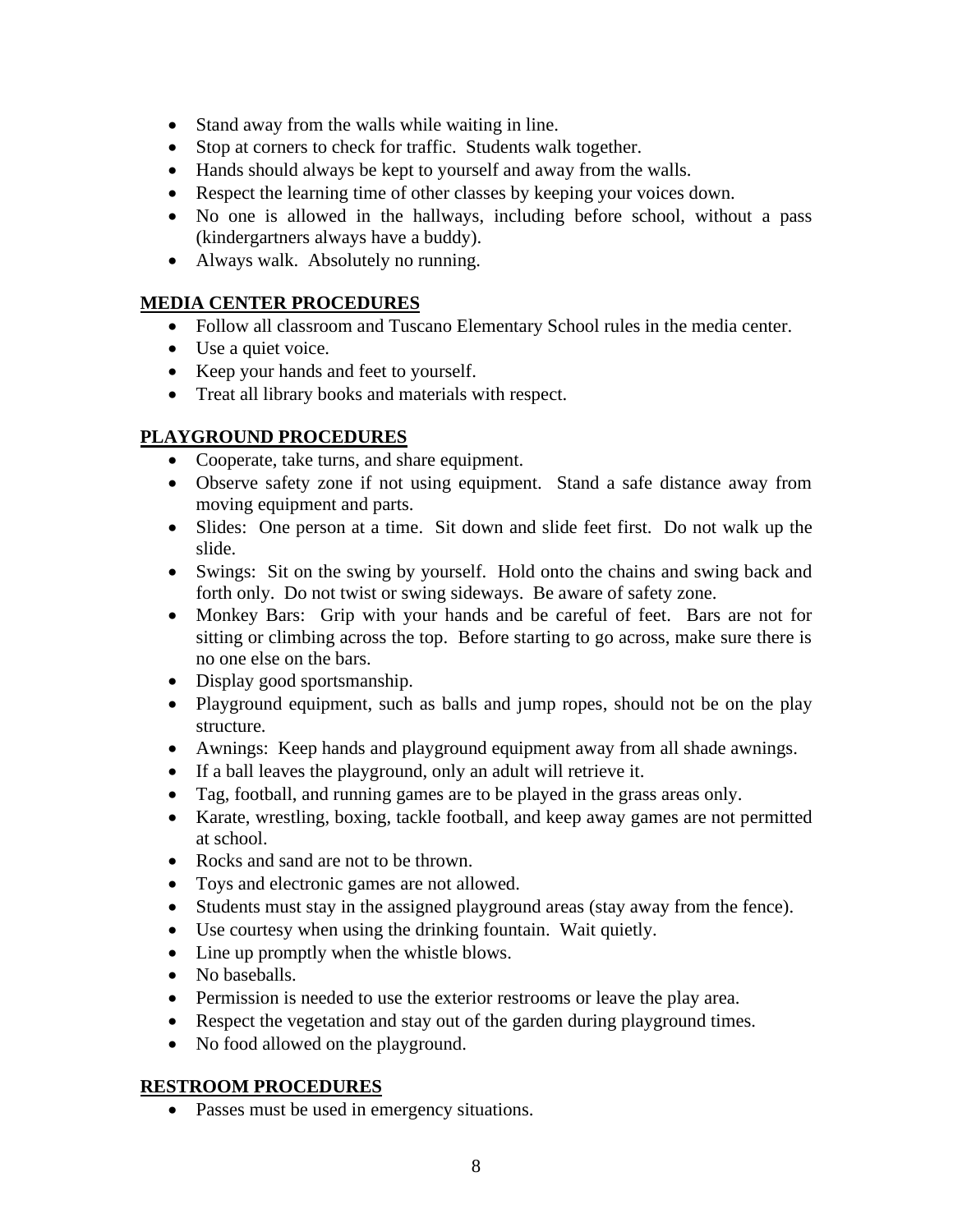- Use your inside voice in the restrooms.
- Students do not loiter or play in the restrooms.
- Students are to flush toilets and wash hands.
- Paper towels are thrown in the trashcan when used.
- Defacing the walls is vandalism. (No writing utensils in the bathrooms)
- No food can be brought in the bathroom.

# **CAMPUS GUIDELINES**

#### **ATTENDANCE/TARDIES**

The regular school attendance of school age children is required by state law. The parent or guardian is charged by law with the responsibility for the student's consistent school attendance. If your child will be absent for any reason, please call the school at 623-707- 2300 and follow the directions for "attendance". Give your child's name, the name of your child's teacher, and the reason for the absence. If we do not hear from you, a call will be initiated from the school to check on absences. Please return that phone call with the reason for absence. Letters from the school office will be sent on the fifth and tenth day of absence, excused or unexcused, with a concern about a student's attendance. Eighteen days is considered "excessive" by the Fowler Elementary School District. A student will be removed from school enrollment after ten consecutive school days of unexcused absences.

The bell rings at 7:50 a.m. and instruction begins promptly at 8:05 a.m. When a child arrives to school after 8:05 a.m., they must report to the office for a tardy slip, and will miss breakfast. When a child enters the classroom after instruction begins, instruction for all is interrupted and the child has missed out on an important part of the day. Because of this, parents are expected to get their children to school on time.

If you sign your child out of school before 11:30 a.m., your child will be counted as absent for the full day of school by the State of Arizona. If you sign your child out of school before 2:30 p.m., your child will be counted absent for half a day by the State of Arizona. Please make every attempt to make appointments after school hours so this type of absence is not reported on your child's attendance record.

#### **ANIMALS**

No live animals other than classroom pets, including insects and reptiles, may be brought on any school property without permission from the teacher and the principal. This includes dogs per ARS 13-1502A1. No animals may be transported on the school bus.

#### **BICYCLES/ROLLERBLADES/ROLLERSHOES/SKATEBOARDS/SCOOTERS**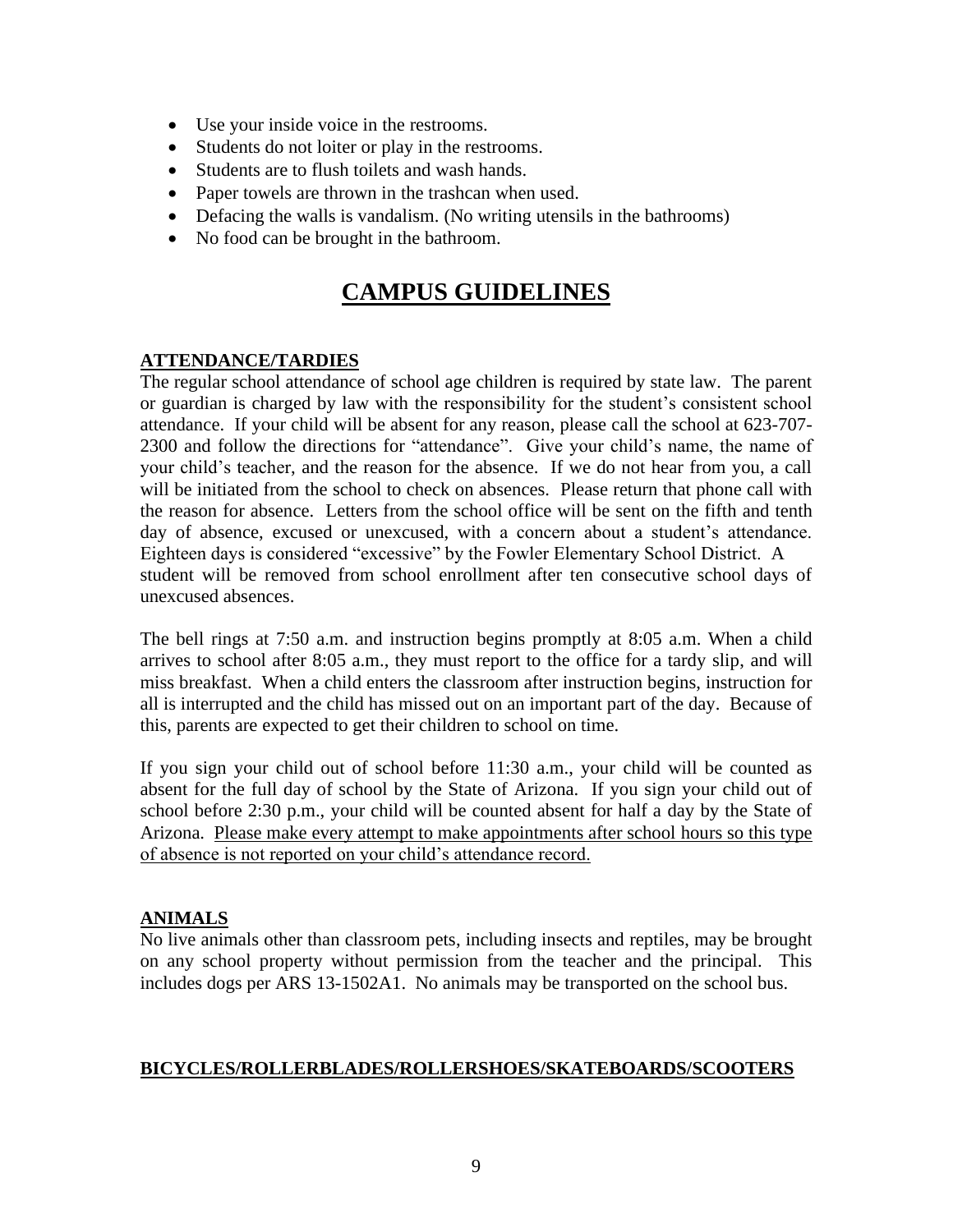For safety reasons, students are not permitted to bring and/or ride roller blades, roller shoes, scooters, and skateboards to and from school. **Bicycle riders must wear a safety helmet and need to use extreme caution.** Bicycles are to be ridden in a controlled and safe manner while traveling to and from school. Bike riders must also walk their bikes across the crosswalks. While on campus students must walk, not ride their bikes. All bikes must be locked separately in the bike rack area and this area is off limits to all students during school hours. Neither the district nor its employees can be responsible for damage to or theft of bicycles.

Children are not to ride bicycles on Lower Buckeye Road, Broadway Road, 75<sup>th</sup> Avenue, and 83rd Avenue.

#### **BUS DISCIPLINARY ACTION**

*Students may lose bus privileges for violations of bus procedures while waiting at the bus stop or while riding the bus. Kindergartners may lose bus privileges if they are not met by an adult at the bus stop and have to be returned to the school. Serious safety infractions such as, but not limited to: fighting, destruction of property, use of a weapon, or making a dangerous threat while on the bus will result in immediate bus suspensions.* The length of time the student is ineligible to ride the bus will be determined by school administrators. All bus suspensions are for AM and PM runs, as well as field trips.

#### **CELL PHONES**

Telephones are provided in each classroom for teacher and student use. No cell phones are allowed at school. If phones are in classes or playgrounds, the phone may be confiscated and held in the office for parents to come pick-up.

#### **CLASSROOM INTERRUPTIONS**

To create and maintain the best learning environment for students, interruptions during instructional times must be avoided. Please make all necessary arrangements with your child and be certain that your child has his or her lunch, lunch money, homework assignments, keys, permission slips, and/or books before school begins. Please do not call your child's classroom during instructional hours unless it is an emergency. Please notify the teacher ahead of time if you will be picking up your child before dismissal time. For safety and security reasons, parents will be asked to sign in as a visitor, put on a visitor's badge, and pick up the child in the classroom.

#### **CLASSROOM SIZE AND ORGANIZATION**

Class placements are always tentative. It may be necessary to build new classes after the beginning of the school year if enrollment necessitates. Arizona's English Language Development mandate may also require us to move students after assessment data is available. Every effort is made to keep our class sizes reasonable.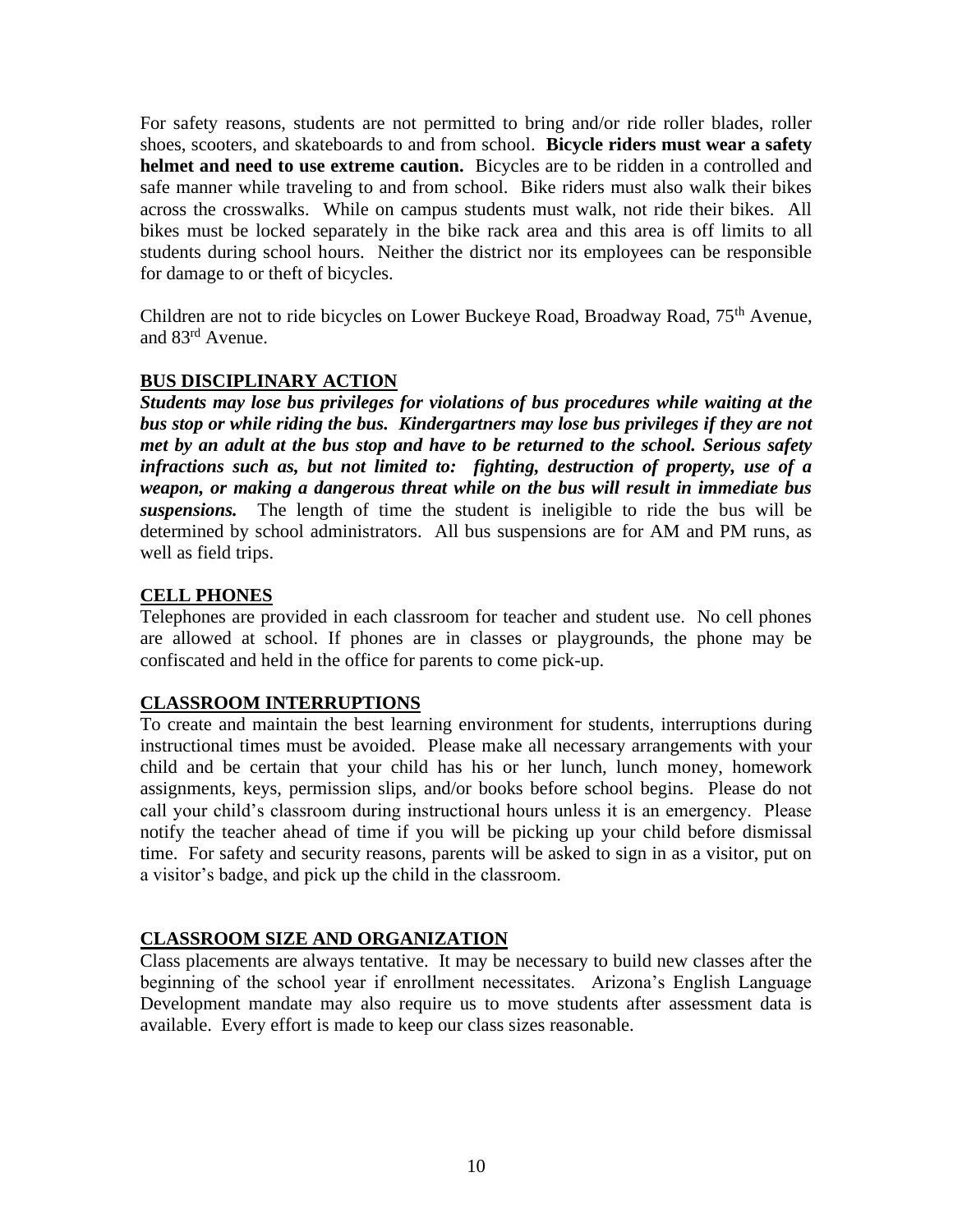#### **CONFERENCES**

Parents or teachers may request a conference at any time. There are two **mandatory** Parent/Teacher/Student Conferences throughout the year per district calendar. At these scheduled conferences, the teacher, parent, and student will discuss the student's individual growth and progress.

The principal and assistant principal are always available to meet with parents, teachers, and students. These appointments need to be scheduled through the front office.

# **CROSSING GUARD**

A crossing guard will be provided to help students crossing 79<sup>th</sup> Avenue in front of the school. The crossing guard will be on duty prior to school beginning and immediately after school. All students are to follow the crossing guard's directions to ensure safety in crossing the street. Bike riders will walk their bikes across the crosswalks and on school grounds.

# **CURRICULUM AND INSTRUCTION**

Tuscano Elementary School teachers deliver the Fowler Elementary School District curriculum based on Arizona's College and Career Readiness Standards available on the Arizona Department of Education website, [www.ade.state.az.us,](http://www.ade.state.az.us/) and clicking on "Standards & Assessments". The following is a list of subject areas, adopted textbook companies, and their websites:

| • Reading          |                       | Houghton-Mifflin www.eduplace.com/kids    |
|--------------------|-----------------------|-------------------------------------------|
| • Mathematics      |                       | Macmillan/McGraw-Hill www.macmillanmh.com |
| $\bullet$ Language | McGraw-Hill           | www.mhschool.com                          |
| • Social Studies   | Harcourt              | www.harcourtschool.com/index.html         |
| • Science          | <b>Scott Foresman</b> | www.sfscience.com                         |

# **CUSTODY**

In most cases divorced parents continue to have equal rights, such as access to information where their children are concerned. If you have a court order that limits the rights of one parent in matters such as custody or visitation, please bring a copy to the school office. Unless your court order is on file with us, we must provide equal rights and access to both natural parents.

#### **DISCIPLINE**

A main function of Tuscano Elementary School is to provide all students with the best educational environment. In order to do this, discipline must be maintained in the school and self-discipline must be developed by each student. No student will be allowed to disrupt the educational process of another student. All teachers and staff members are responsible for enforcing all of the Tuscano Expectations and Procedures.

If a student is referred to the office by a teacher or staff member, the principal and/or assistant principal may:

- Counsel the student.
- Contact the parents by phone or send home a discipline referral notice.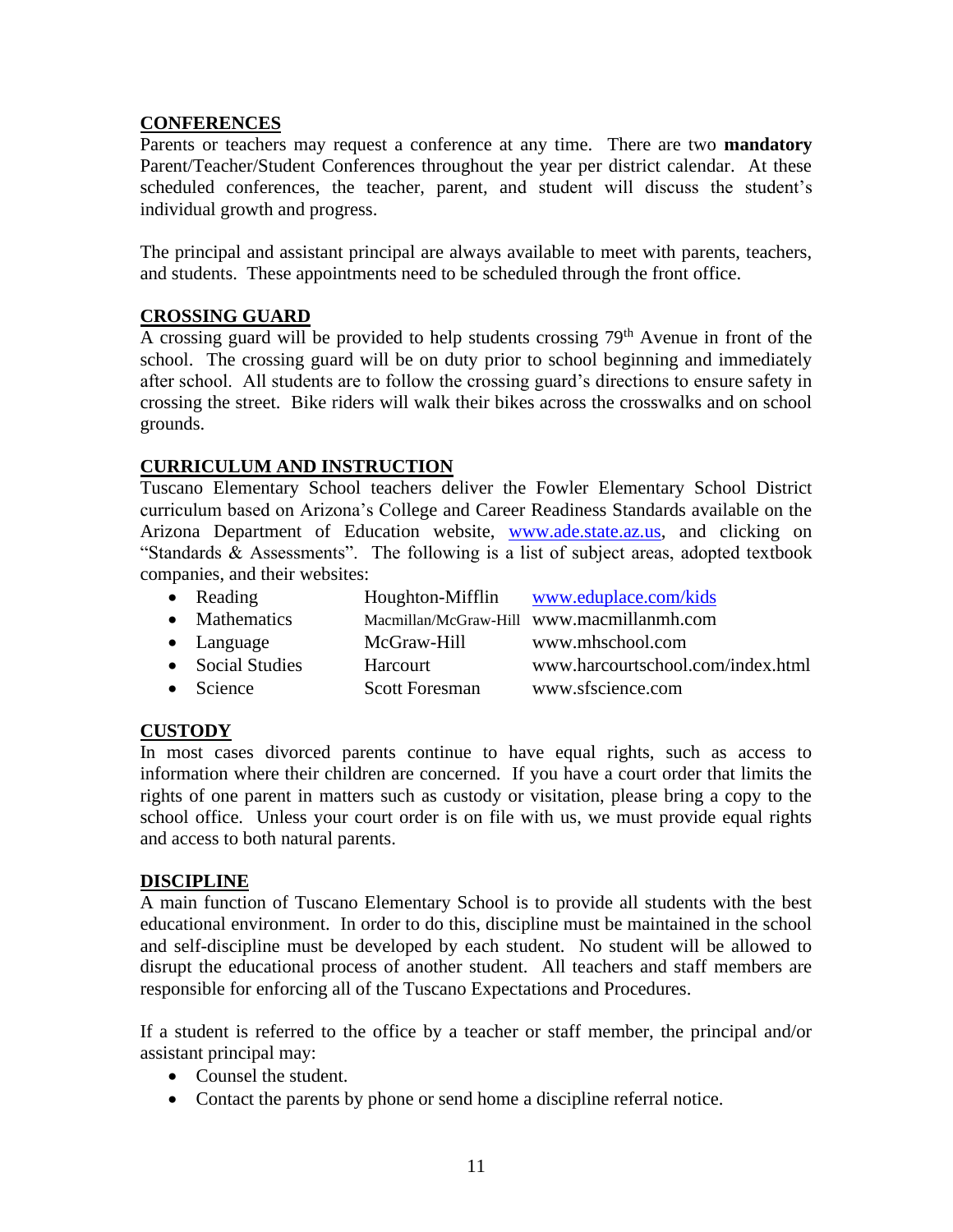- Assign a logical consequence.
- Conduct a parent, student, and teacher conference to create a plan of action.
- Restrict a student from a school activity.
- Contact the parents and send the student home for the day.
- Contact the parents and suspend the student from school activities or school.
- Recommend to the Fowler Elementary School District Governing Board expulsion from school.

Administrative judgment will be used in each situation. The district guidelines on discipline and vandalism, the Student Code of Conduct, will be used for guidance. A copy of these guidelines is available on our website<http://tusc.fesd.org/> and a copy can be obtained upon request.

#### **DISMISSAL**

Tuscano Elementary School students are dismissed at 3:00 p.m. Students are expected to ride a bus, be picked up by parents (behind the school at the west end of the south parking lot), or to immediately walk home. Students are not permitted to go home with friends or ride a bus other than their own without prior written notice to the teacher or principal. The speed limit in the parking area is 5 miles per hour and no cell phones should be in use while your vehicle is moving. Vehicles should never be left unattended in the drop-off/pick-up zone.

**No parent traffic is allowed in the bus area in the front of the school per Arizona statute. Please do not use the front driveway entrance between 7:30 a.m. to 8:05 a.m. and 2:45 p.m. to 3:15 p.m. No kindergarten or Pre-School parents can park in this area when picking up and dropping off students. Kindergarten or Pre-School students are to be picked-up in the classroom. You must be parked in a parking space.** 

The parent drop-off and pick-up area is on the **south side of the school**. Drive around the parking lot to the curb, do not pass other vehicles, and pull forward as close to the front of the area as you can proceed. Drop-off or pick-up your child and drive away immediately. Do not leave your vehicle unattended. Parking spaces are available if you need to leave your vehicle or need to sit in it for a period of time.

#### **MISSED OR LATE PICK UP**

If a parent has not called or picked up their child by 3:15, the numbers listed on the emergency card will be called. If we cannot reach anyone by phone, the Phoenix Police Department and/or Child Protective Services will be notified.

#### **DRESS CODE**

To assist in creating a positive educational environment, a dress code that includes mandatory uniforms has been adopted for the District.

All students in kindergarten through fifth grade who attend Tuscano Elementary School are expected to dress in proper school attire. It is the parents' responsibility to ensure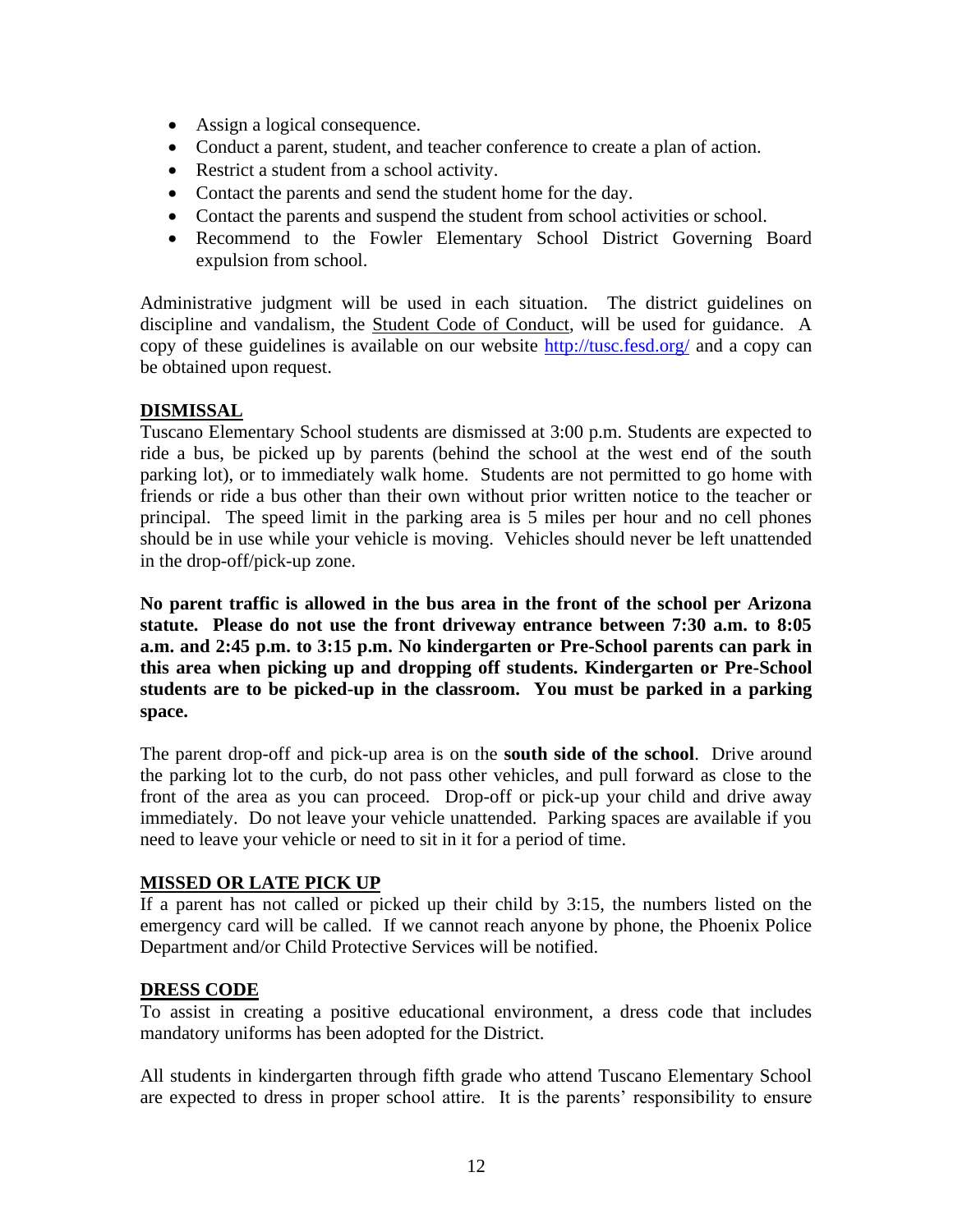compliance with the dress code. The standard school uniform for Tuscano Elementary School shall be:

- Tops: white, light blue, or navy (have sleeves and collars, not have any logos or writing on them, be size appropriate)
- Bottoms: navy shorts, slacks, skirts, or jumpers (be no shorter than the ends of the fingertips when arms are down at the side, not have any logos or writing on them, be size appropriate) No sweatpants are allowed. Pants/shorts must be worn at the waist.
- Footwear: Must be worn at all times. Closed shoes, athletic shoes, or sneakers are best suited for school activities as well as safety and are a must for Physical Education. (No flip-flops, roller shoes, backless shoes, or platform shoes will be allowed at school for safety reasons.)
- Hats: Must be worn outside only with the brim in the front, not have any logos or writing on them, and be solid colors.
- Cold Weather Wear: Coats must be removed once the child is in the classroom.
- Jewelry, Make-Up, and Accessories: Jewelry and accessories that present a nuisance or risk to the health, safety, and general welfare of the students or that expresses obscenities or advertises alcohol, drugs, and/or tobacco are prohibited. Make-up is prohibited due to health considerations. Undershirts must be tucked in or not hanging past the shirt.

The last Friday of each month is Dollar Dress Down Day and is sponsored by the Student Council.

Students who violate the District's dress standards may be asked to do any of the following, depending upon the specific circumstances:

- Change into other clothing that has been brought to school by parents.
- Change into clothing that may be provided by the school based on availability. This uniform must be laundered and returned to the school.
- Remove the jewelry or other accessory.

Appropriate disciplinary action shall be taken for repeated violations of District dress standards.

#### **EARLY RELEASE DAYS**

The Governing Board of the Fowler Elementary School District has approved Early Release Days every Thursday for the 2015-2016 school year beginning an hour and fortyfive minutes earlier than regular dismissal. Tuscano Elementary School's release time on Thursdays will be 1:15 p.m.

#### **EMERGENCY DISMISSAL**

In the event that it is necessary to dismiss school in an emergency (i.e. flood, fire, loss of facilities, etc.), children will be sent home by usual means. Tuscano Elementary School will make every effort possible to give appropriate notice to parents and guardians. Please discuss with your child what to do in the event that he/she arrives at home and no one is there. We suggest that each family make arrangements for their children to report to an "alternate home" in the neighborhood. Should it become necessary to immediately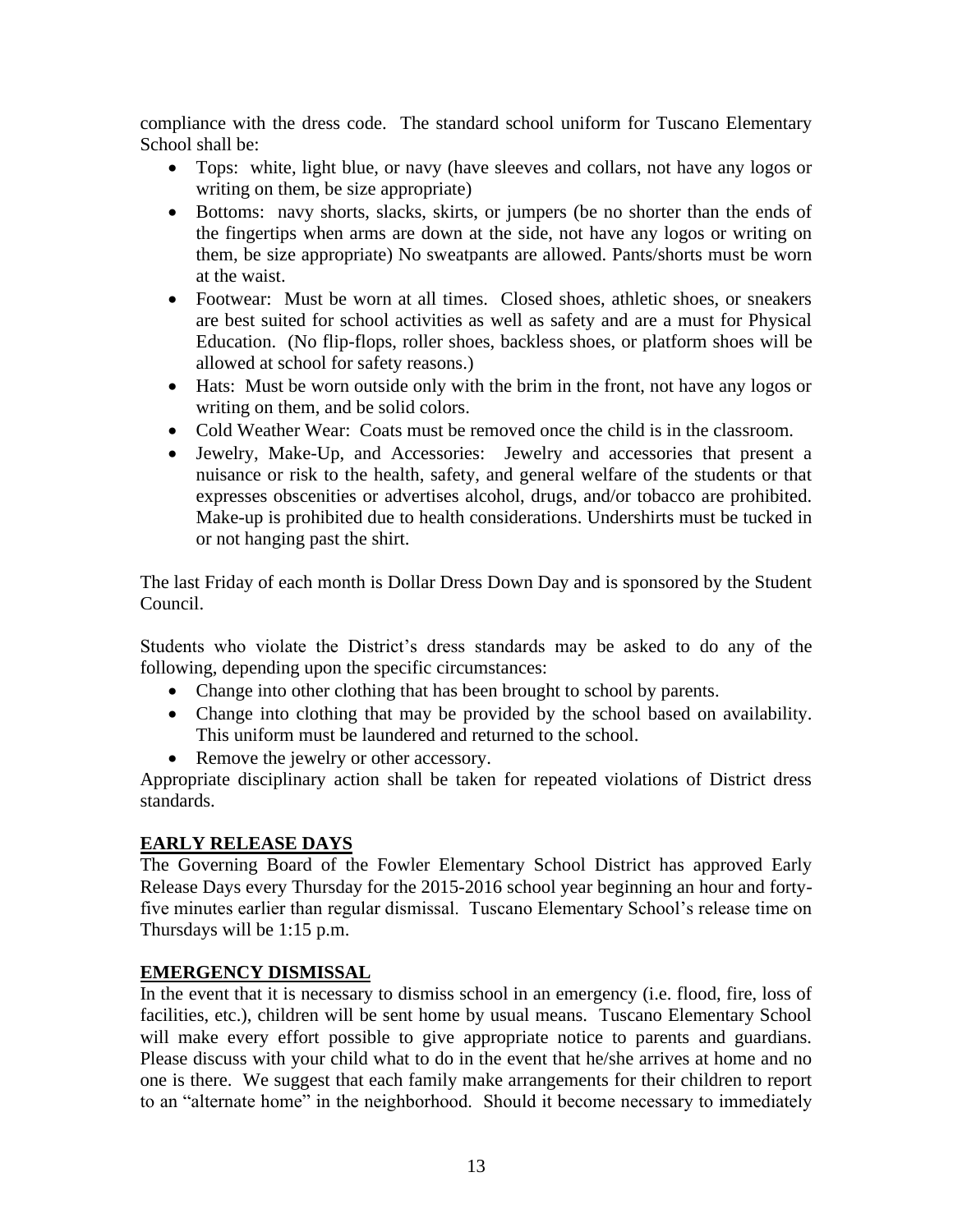evacuate Tuscano Elementary School, we will relocate to Sun Canyon Elementary School at 8150 W. Durango Street.

#### **FIELD TRIPS – STUDY TRIPS**

Students must have written parent permission on the District Form to participate in any off campus field trip or activity. Students are to be transported to and from schoolsponsored activities by district-operated vehicles. Only students from the grade level or program are permitted to attend the field trip. Siblings, whether school age or not, are not allowed to ride the bus. Chaperones must be eighteen or older. Chaperones will be required to complete the Field Trip Chaperone Agreement form prior to the field trip. Teachers are not authorized to transport students to and from school-sponsored activities unless prior written permission is given by the Superintendent.

# **GIFTS TO TUSCANO ELEMENTARY/SCHOOL TAX CREDIT DONATIONS**

The Board has the authority to accept gifts and donations that contribute toward the achievement of the goals of the District.

The Tuscano Elementary School community is encouraged to take advantage of the Public School Tax Credit Law (ARS 43-1089.01) which allows taxpayers a tax credit if they contribute to extracurricular activities in public schools. A tax credit is a dollar-fordollar deduction in the taxpayer's actual tax owed. This tax credit is available to all Arizona individual taxpayers regardless of whether they have children in school. A married couple filing jointly can contribute a donation and receive a tax credit for any amount up to \$400.00. Taxpayers filing single status qualify for a tax credit up to \$200.00. Programs funded by Tax Credit donations at Tuscano Elementary will be field trips, before and after school programs, band and choir. To donate, fill in the Tax Credit Response Form available at the school or district office.

# **HEALTH**

Tuscano Elementary School has the services of a trained, full-time health manager who is an active member of our teaching staff. All medication/pills, whether they are prescription or **over-the-counter** products, must be held and administered by the school's health manager.

If it is necessary for a student to receive medication during school hours, the parent is required to bring the medicine to the health office in a pharmacy dispensed container with pharmacy labeling (i.e. name, directions for administering, physician's name, and dosage of drugs). No unidentified medication/pills will be administered to students.

#### **HOMEWORK**

Homework should be done with parent involvement and is for student practice of skills. Our goal is to provide appropriate homework based on the individual needs of the students. Parents reviewing homework when the child is done will provide information about the type of skills being taught at school.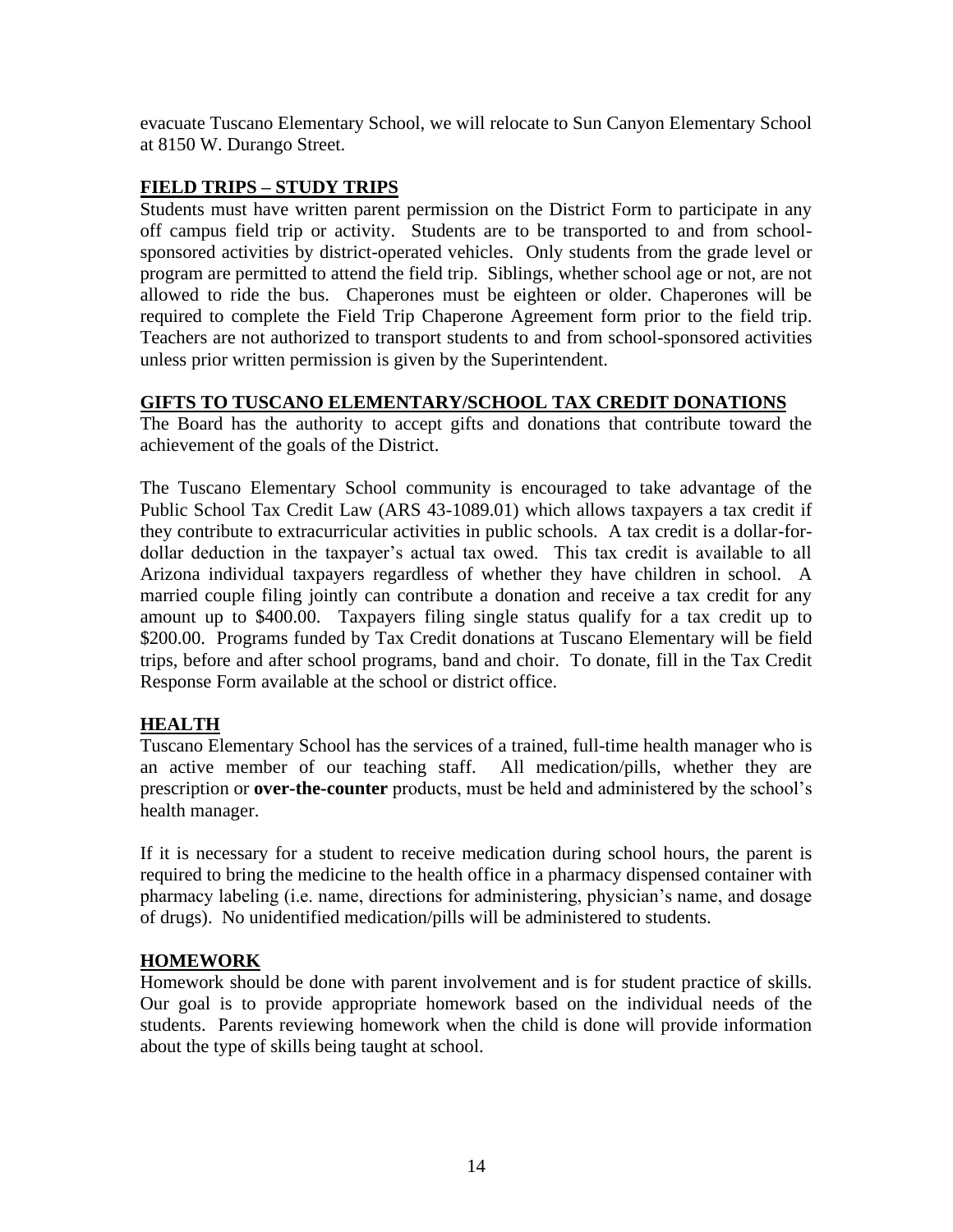#### **Reading Requirement**

#### **Grade Daily Requirement** K-1 20 minutes

2-5 30 minutes

Remember, "reading" is not restricted only to books—reading can be reading magazines, brochures, game instructions, newspapers, recipes, etc. Reading logs or agendas will require a parent/guardian signature. Please remember that minutes listed are the minimum.

#### **Other Homework**

Tuscano has joined the 20/20 Math Club by Rodel (formerly known as MAC-Ro). All students in grades 1-5 will complete monthly booklets at home. Parents are required to review and sign each parent signature page of the MAC-Ro booklets and encouraged to play the family math activity included each month. Other homework may be assigned, at the teacher's discretion.

#### **Parental Involvement in Homework**

Research has found that high achievement in school is generally associated with the student taking more responsibility for their homework and parents having less involvement in the homework process. We offer the following suggestions for managing homework:

#### **A: "All By Myself"**

Insist homework be done in private. This defines homework as the child's responsibility.

#### **B: "Back Away**"

Parents should intervene only for two reasons. First, because the child is stuck and has given it their all and *truly* needs help. Second, because the homework is finished and is ready to be checked.

#### **C: "Call It Quits at a Reasonable Time"**

Set a time limit on the child's homework. The deadline should be consistent from day to day. Extra time can and should be allocated for special projects or upcoming tests.

*From "Ending the Homework Hassle"*

#### **HOURS OF SCHOOL DAY**

Tuscano Elementary School hours are 7:50 a.m. to 3:00 p.m. Monday through Wednesday and Friday. Thursday's hours are 7:50 a.m. to 1:15 p.m. Playground supervision begins at 7:35 a.m. **No student should be on campus before 7:30 a.m.**  Instruction begins at 8:05 a.m. *Please respect the learning of others, tardies are disruptive to the learning of the class.* **Students will be considered tardy as the 8:05 bell rings. They will need to get a late pass from the office.**

#### **IMMUNIZATIONS**

Each student attending public school in Arizona must have the following on file at his or her school before the child can be admitted to school: proof of immunization, including the month, day, and year of immunization for diphtheria, tetanus, pertussis (whooping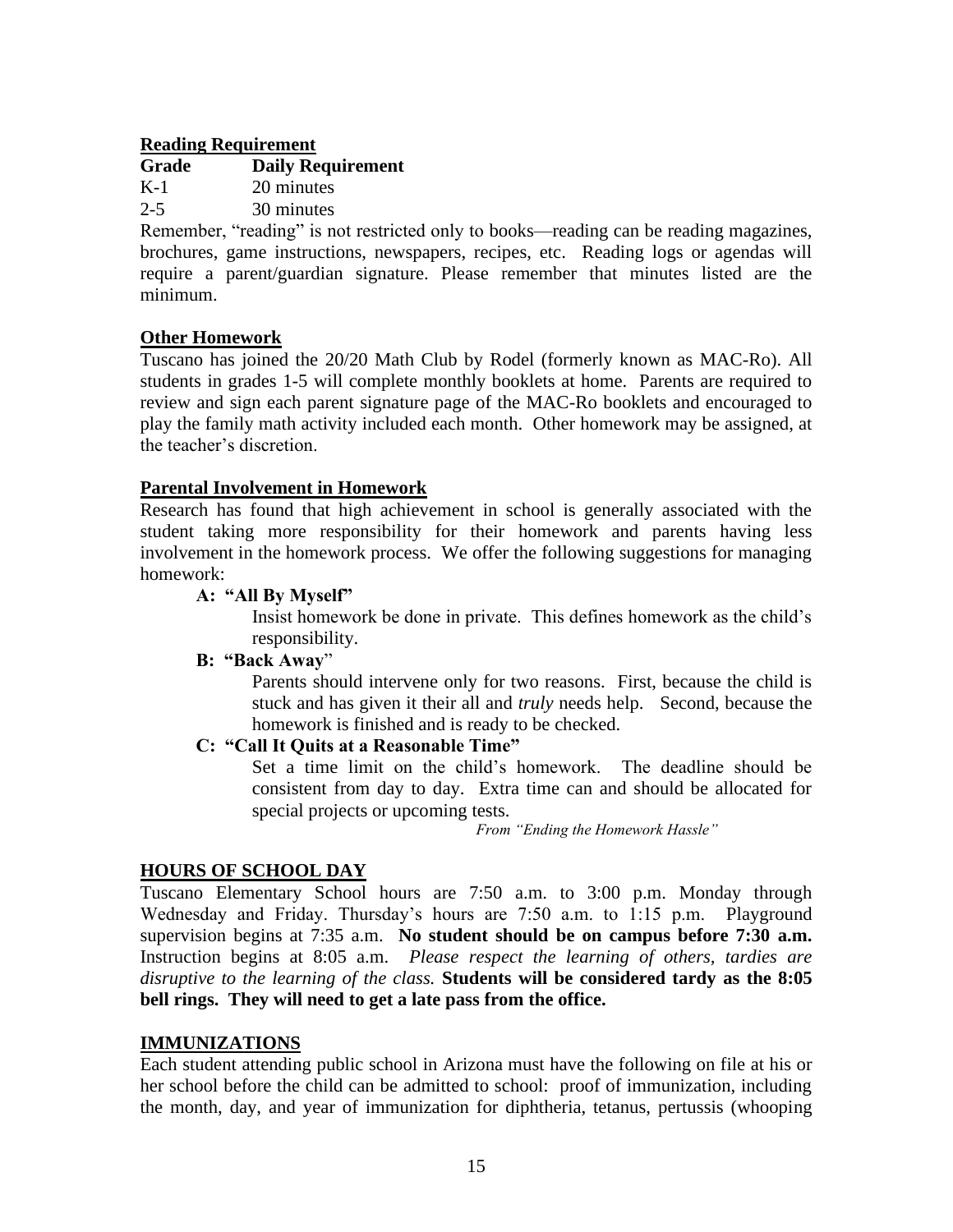cough), polio, hepatitis A and B series, MMR (measles, mumps, and rubella), and chicken pox (for kindergartners through third graders).

#### **INTERNET**

Parent or guardian signature is required on the Code of Conduct for students to utilize the Internet in the classroom, computer lab, and/or Media Center.

#### **KINDERGARTEN**

The Fowler Elementary School District provides a full-day kindergarten experience for students who turn five years old before September 1.

#### **LEGAL NOTICE**

The Fowler Elementary School District affirms its intent to comply with all Federal and State laws relating to the prevention of discrimination. All courses, services, activities, and employment opportunities are offered without regard to race, color, creed, national origin, age, sex, or handicapping condition.

#### **LOST AND FOUND**

Tuscano Elementary School's lost and found is located in the cafeteria. Unclaimed property will be donated to charity quarterly.

#### **LUNCH**

Tuscano Elementary School takes part in the National School Lunch and Breakfast Programs. Meals are served every school day. Children may buy lunch for \$1.60. Meals are also available free or at a reduced price for eligible students. If you feel you might qualify for free or reduced lunch prices, please see the office for more information.

Parents are welcome to join their children periodically for lunch. Adult lunches are \$2.85.

#### **OPEN ENROLLMENT**

Fowler Elementary School District's Open Enrollment Policy is designed to allow parents the opportunity to request that their child(ren) be permitted to attend a school outside of the attendance area in which they reside. Parents wishing for their child(ren) to attend a school, other than the one in their attendance area, must complete an Open Enrollment Form and turn it in to the school they would prefer their child(ren) to attend by May  $1<sup>st</sup>$  of each year.

Requests for transfer can only be honored if it will not overcrowd the receiving school. Transfer permission can be rescinded if a child does not comply with the rules and regulations, and meet the terms of the Open Enrollment contract of the receiving school. If your request is honored, transportation to and from the school becomes the responsibility of the parent unless extenuating circumstances are agreed upon and approved by the superintendent.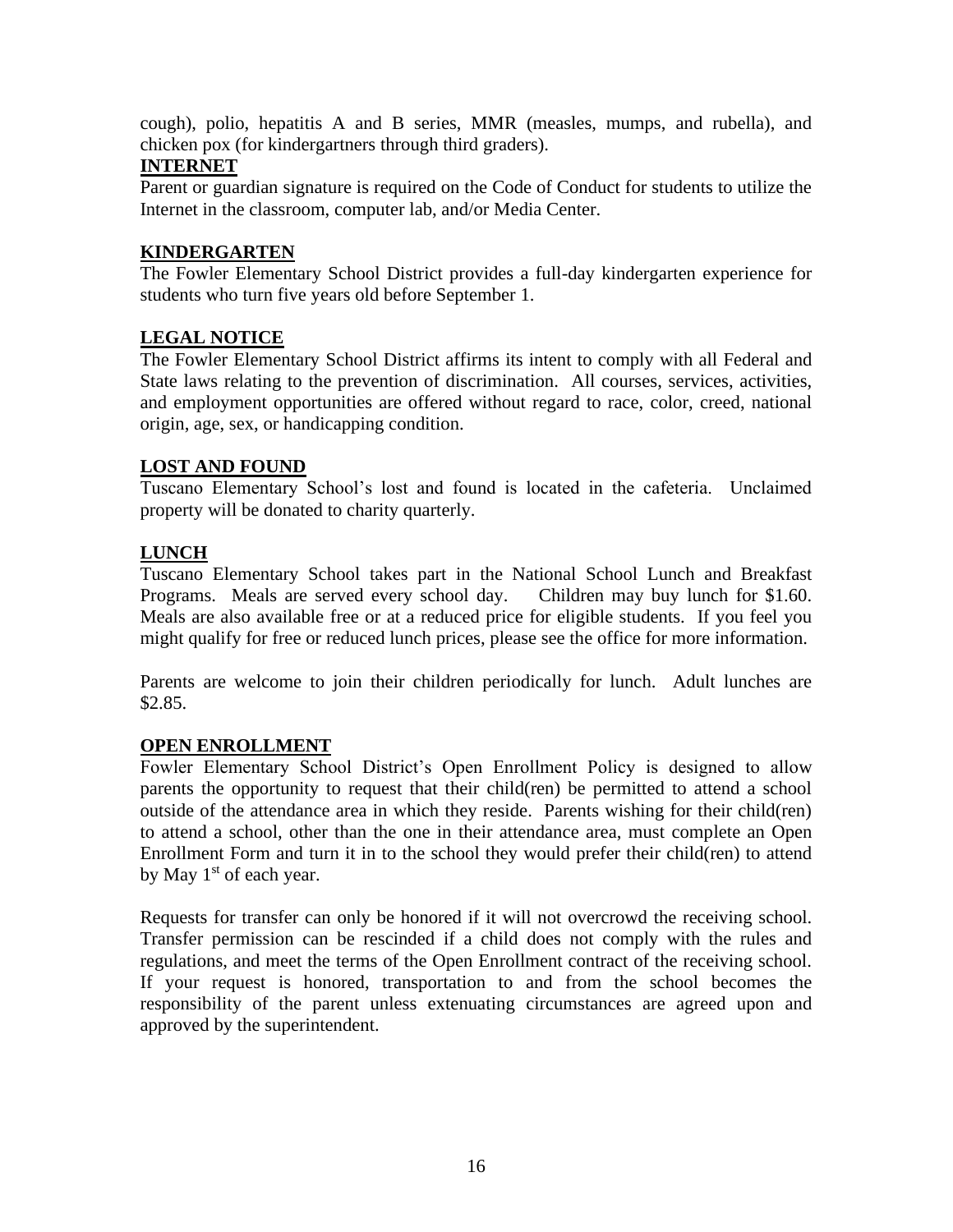# **PARENT/TEACHER ORGANIZATION**

A fundamental strength of any school is the high level of parental involvement. At Tuscano we encourage parents to help facilitate and support the educational process by giving of their time and expertise. The Parent/Teacher Organization provides valuable assistance to our community and we encourage you to join. Please see Tuscano's website for PTO contact information or talk to your child's teacher.

#### **PEDESTRIANS**

Students living within walking distance of school will observe all safety signs. Students are not to cross any of the streets leading to the school except in the designated or staffed crosswalks.

# **PERSONAL PROPERTY**

All personal property brought to school by students is at their own risk and may be confiscated if it becomes a distraction to others. Neither the school nor its staff can be responsible for damage or theft of personal property.

# **PHOTO RELEASE**

Parent or guardian signature is required on the Code of Conduct for students to be photographed and/or videotaped for classroom websites, yearbook, and other school purposes.

#### **RELEASING STUDENTS DURING THE SCHOOL DAY**

All students must remain on the school grounds during the regular school day. To be excused from school during school hours, a parent/guardian must come in to the office and sign the student out from school. **Parents must present a photo ID**. All students who leave and/or return to the school during school hours must check in/out through the office. (Please see "ATTENDANCE" for the State of Arizona requirements about absence reporting when students are released early.)

#### **REPORTING STUDENT GROWTH/PROGRESS TO PARENTS**

Student progress and performance will be reported to parents quarterly through report cards. Progress reports will be sent in the middle of each quarter to provide parents with a benchmark of student achievement for grades 1-5.

The criteria for evaluating student work will be:

- Complete—the work meets all the requirements or specifications called for, including timeliness.
- Correct—the work is accurate.
- Comprehensive—the work reflects thoroughness and originality.
- Personal Best—the work reflects pride in workmanship, sense of responsibility, initiative, problem-solving skills, and motivation.

#### **SAFETY AND SECURITY**

At Tuscano Elementary School, safety and security is always a concern and an issue that is taken very seriously by staff and parents. We have policies and procedures in place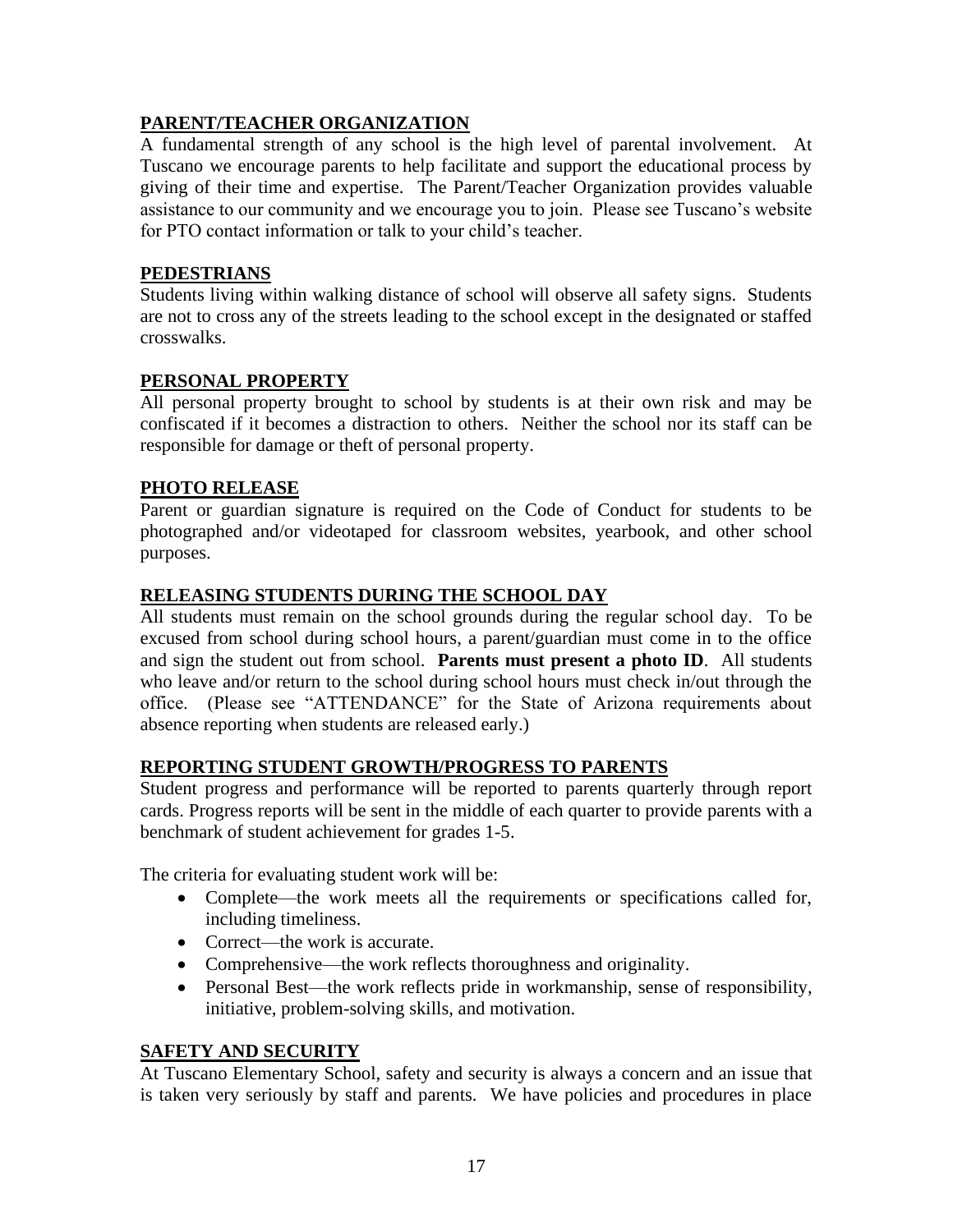that assure we are actively involved working to keep our children safe and secure. Supervision and safety is an issue that is continually monitored on our campus. In addition to the minimum of one fire drill a month, we will have a minimum of one lockdown drill a semester. Also, our district has taken a no-tolerance stance to students who participate in any type of event or actions that threaten or that have potential for endangering the safety of others. Our safety procedures include:

- Kindergarten students use a "buddy system" when leaving the classroom during the day.
- Restrooms are monitored regularly by staff.
- Daily calls are made for every unexcused absence.
- Parents are requested to escort their child to the office to sign-in when tardy.
- Children are never allowed to leave campus during the day without being signed out by a parent or guardian, or an adult whose name has been registered with us by the parent or guardian. This registered adult must have photo identification.
- Visitors are required to sign-in/out at the office and wear a visitor's badge.
- Signs are posted at entryways requesting visitors/volunteers to check in.
- Staff members monitor adults on the campus and request visitor badges.
- Staff members carry whistles to be used in case of emergency.
- Staff is assigned to monitor students before and after school. No students should be on campus before 7:35 a.m. when supervision begins.
- Trained noon playground (including certified personnel) and cafeteria staff are on duty daily.
- Procedures and safety guidelines are communicated to students regularly.
- The head custodian makes rounds regularly throughout the day, reporting any unusual circumstances or people.
- Two-way radios are carried for communication around the campus.
- "Stranger Danger" and personal safety is a regular part of the curriculum.
- Each teacher has a written crisis/emergency plan, including dangerous person instructions.
- The principal and assistant principal constantly monitor and adjust for safety concerns.
- All students remaining at the school after buses leave are brought to the office to call home.

# **SCHOOL RECORDS**

It is imperative that you notify the school with changes in personal information, i.e. phone numbers, addresses, and emergency contact information.

#### **SELLING ON THE SCHOOL GROUNDS**

No one, including students, parents, or school personnel, is authorized to sell items for personal gain on school property. School approved fund-raisers will always benefit students and the goals of the school.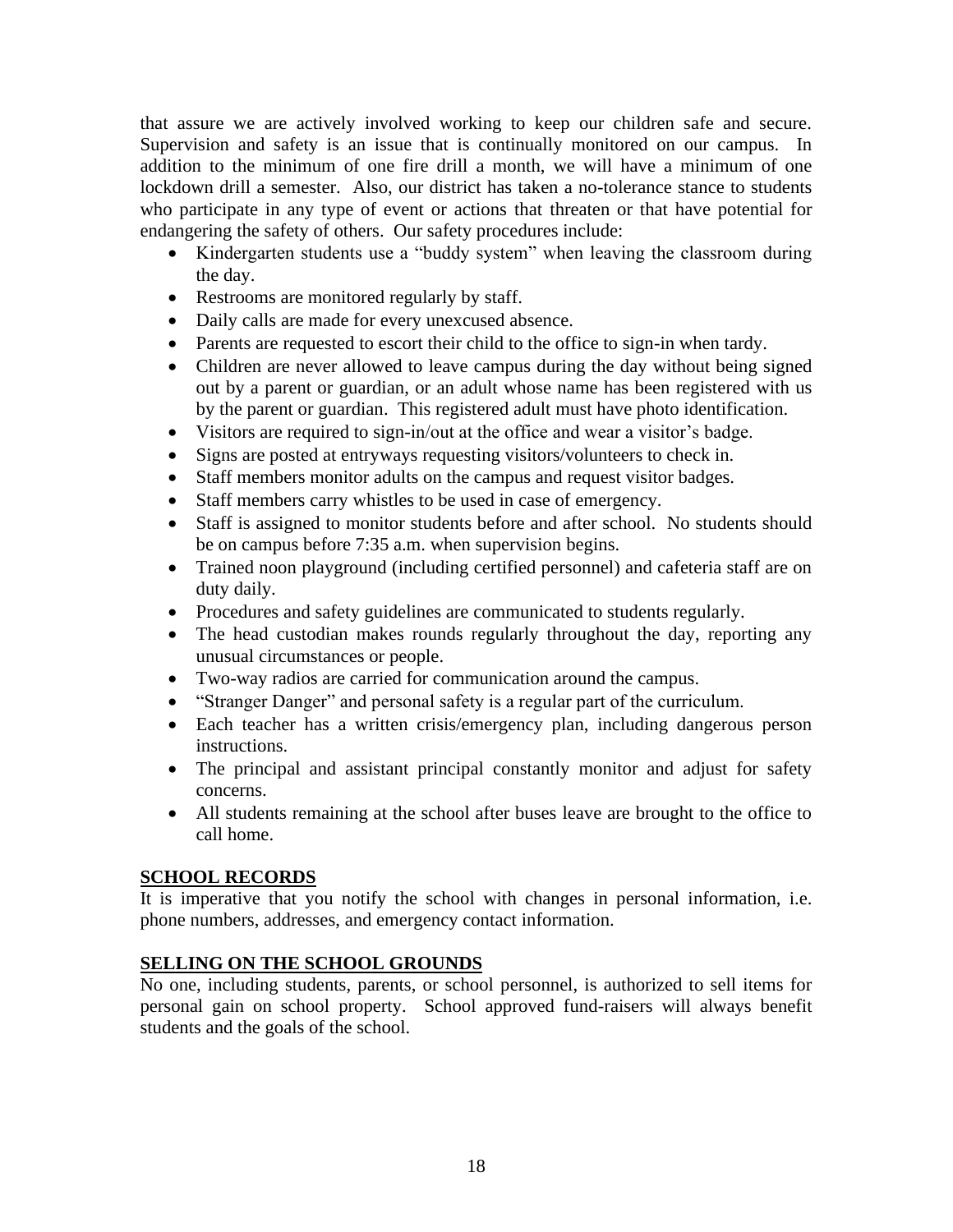# **SPECIAL SUBJECTS AND SERVICES**

The **Art** program exposes your child to various forms of art from around the world. Students will be exploring different artists, styles, and the fundamentals of art; while learning how art incorporates into the world around them.

**Music** instruction, based on state standards, is actively integrated with the classroom instruction. Music instruction will include movement, voice, instruments, and theory; as well as performance groups like band and choir. **Band** and **choir** is offered to students in grades four and five.

*Gifted Student Services are provided to identified second through fifth graders. Identified students are clustered in classrooms at a grade level and are provided enrichment by the regular classroom teacher endorsed in gifted education through differentiated instruction.* 

The **Child Study Team** processes referrals for educational intervention for students with learning and behavioral problems. This team offers help to classroom teachers in differentiating for students with special needs. Parents of students referred to the team are invited to attend meetings when the needs of their child are being discussed. All decisions regarding evaluation and/or placement to a specific special education program will involve the parents.

The **Media Center** provides our community with the opportunities for using reference materials and to experience the joy of reading. Students may visit the Media Center with their classes or at other times with a pass from their teacher.

**Physical Education** is provided to all students exposing them to a variety of sports and activities. It is a health-related physical fitness program which encourages lifetime involvement in physical activity.

**The Rehabilitation Act of 1973, Section 504,** provides services for students identified as "qualified" by demonstrating that he/she has a physical or mental impairment which substantially limits a major life activity, has a record of such impairment, or is regarded as having such an impairment. To be eligible for section 504, a substantial limitation on learning must be demonstrated by an educational need, i.e. a serious academic and/or serious behavior problem resulting from the students' disability and not other causes.

**The Special Education Department** of Tuscano Elementary School provides the following programs for eligible students:

- Resource Room
- Self-Contained Program
- Speech and Language
- Occupational Therapy
- Physical Therapy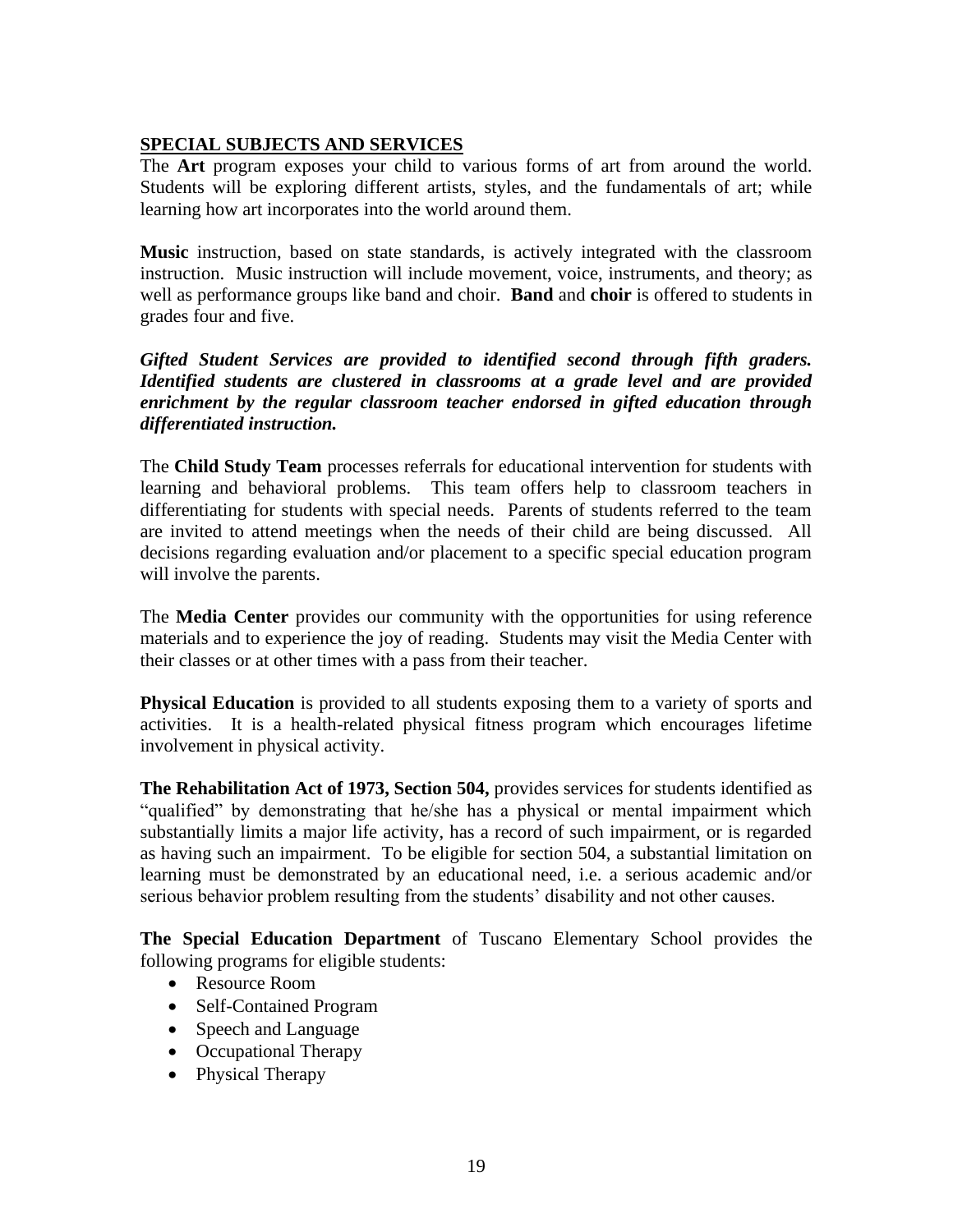If you know of a child, or think your child might qualify for services, please see the principal or assistant principal regarding a possible evaluation. The Fowler Elementary School District offers Special Education services to students from age 3 to the end of eighth grade. Students receive weekly **Technology Instruction** and have access to computers in their classroom.

A variety of **After School Clubs** and **Tutoring** are provided for qualifying students. These programs are funded in a variety of ways, including extra-curricular tax-credit donations as well as through the 21<sup>st</sup> Century Community Learning Center grant. The suggested donation for after school club participation is \$1.00. Tutoring is free.

The **Student Council** plays an important role in our school. This organization engages students in learning about democracy and leadership. Classmates in third through fifth grade elect their Student Council representatives. Our school's organization helps raise funds for school-wide projects and assists the school community when it is in need of aid. Being a Student Council representative develops responsibility and encourages students to be active members in our community.

# **STUDENTS' LEGAL NAMES**

Students' legal names must be used on all school documents and printouts.

# **TESTING**

Other than the classroom assessments which are given during the school year, the following assessments are administered throughout the year:

- Measure students' critical thinking skills for **college and career readiness** (AzMERIT), Grades 3-5 (April)
- DIBELS Next (tri-annually)
- AzAC Reading, Grades 2-5 (quarterly)
- Mathematics Benchmark, Grades 1-5 (quarterly)

#### **TEXTBOOKS**

Textbooks and library books are furnished by the Fowler Elementary School District. In the event a textbook or library book issued to a student is lost, damaged, or destroyed; the student is responsible for its repair or replacement. Until the book is found or paid for, the final report card may be held.

#### **USE OF SCHOOL FACILITIES**

The community is welcome to use our outdoor facilities before and after school, but dogs must not be on the school grounds at any time. Bicycles, motor driven vehicles, skateboards, scooters, and roller skates/blades must never be ridden on the school playgrounds or on the sidewalks. Trespassing signs will be posted at various points of entry to our campus. These are not intended to exclude legitimate use of the grounds, but rather to prevent loitering and vandalism.

School facilities and property may be leased to extended day resource programs and any person, group, or organization for any lawful purpose in the interest of the community. The purposes include but are not limited to: recreational, educational, political,